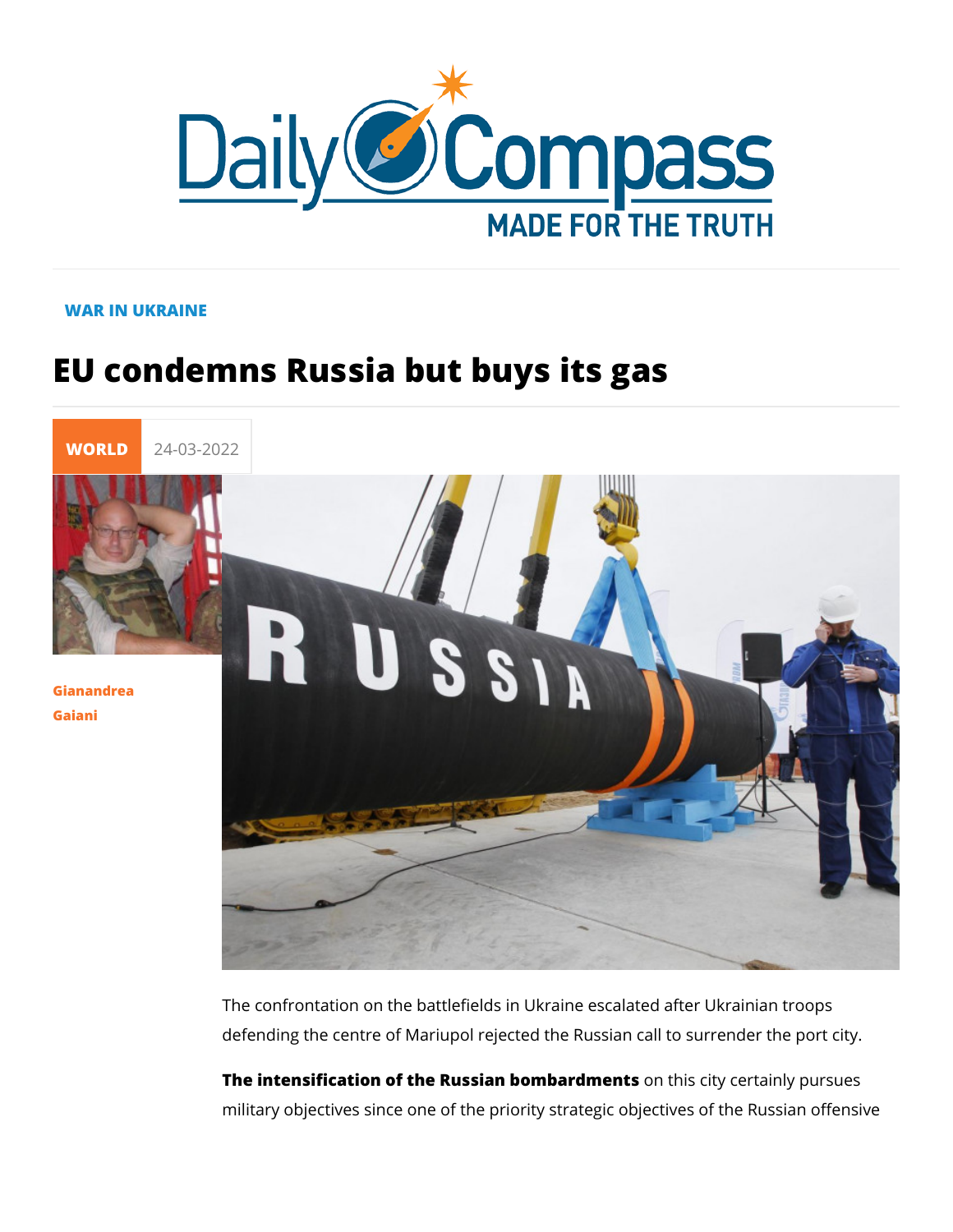is to establish a solid geographical continuity between the Donbass and the Crimea by wresting from Ukraine the outlet to the Sea of Azov. This objective is now within reach with the fall of Mariupol, which in the absence of any sensational news should be a matter of days.

**Also the missile bombing of the military training centre in Nova Lyubomyrka**, in the Rivne region, in the north-west of the Ukraine, pursues strictly military objectives. The same goes for the raids that in these last days have seen Kalibr, Iskander ballistic missiles, and, on a couple of occasions, Kinzhal hypersonic missiles (which are in fact impossible to intercept because they hit their targets at speeds of over 10,000 kilometres per hour) destroy air bases, barracks and military depots west of the Dnepr river. These are the bases where foreign volunteers who have come to fight for Kiev and the huge quantities of weapons donated to Ukraine by the USA and NATO are based.

**The bombing of Kiev and Odessa,** where uninhabited buildings have been hit by fire from Russian ships, seems to have a demonstrative value aimed at exerting strong pressure on public opinion to induce the Ukrainian government to accept Russian demands for a ceasefire and a peace agreement that offers Moscow the guarantees it has long been asking for. Negotiations are continuing, and although Ankara has given comforting news that positive announcements are imminent, yesterday the teleconference talks between the Russian and Ukrainian delegations went on in two consecutive rounds.

**Swiss President Ignazio Cassis** said yesterday that he hoped "the guns would soon fall silent" and that Switzerland was ready to mediate or host the talks. However, it is unlikely that the Russians would accept as a mediator a nation that, renouncing its proverbial neutrality, has imposed sanctions on Moscow. Paradoxically, in a climate of war and increasingly strong sanctions imposed on Russia, but not on Russian gas, the Bloomberg news agency yesterday reported that orders for deliveries of Russian natural gas to Europe via the Nord Stream link are increasing, while flows through Ukraine remain stable. So although Berlin has not activated the new Nord Stream 2 pipeline, its predecessor is working at full capacity, as are the pipelines running through the wartorn Ukraine, which no one has any interest in hitting. In fact Europe, which attacks Putin and condemns the Russian invasion by imposing increasingly heavy sanctions, continues to make its economy survive on Russian gas.

**In this regard, yesterday the German Federal Statistical Office** announced that the producer price index for industrial products in Germany rose by 25.9% in February 2022 compared to February 2021. This figure is even more alarming given that it